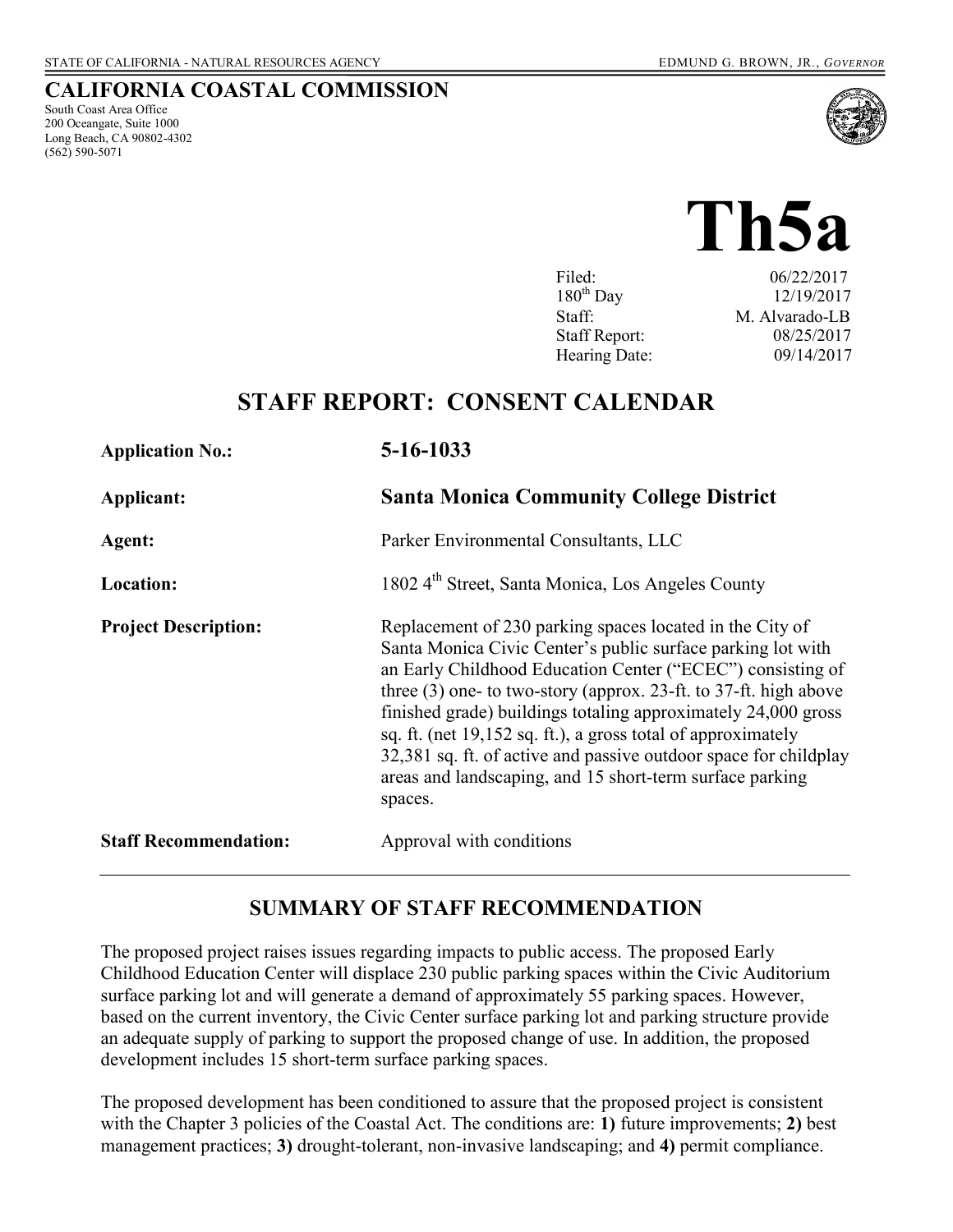Staff is recommending **APPROVAL** of the proposed coastal development permit as conditioned.

Section 30600(c) of the Coastal Act provides for the issuance of coastal development permits directly by the Commission in regions where the local government having jurisdiction does not have a certified Local Coastal Program. The City of Santa Monica only has a certified Land Use Plan and has not exercised the options provided in 30600(b) or 30600.5 to issue its own permits. Therefore, the Coastal Commission is the permit issuing entity and the standard of review is Chapter 3 of the Coastal Act. The certified Land Use Plan may be used for guidance.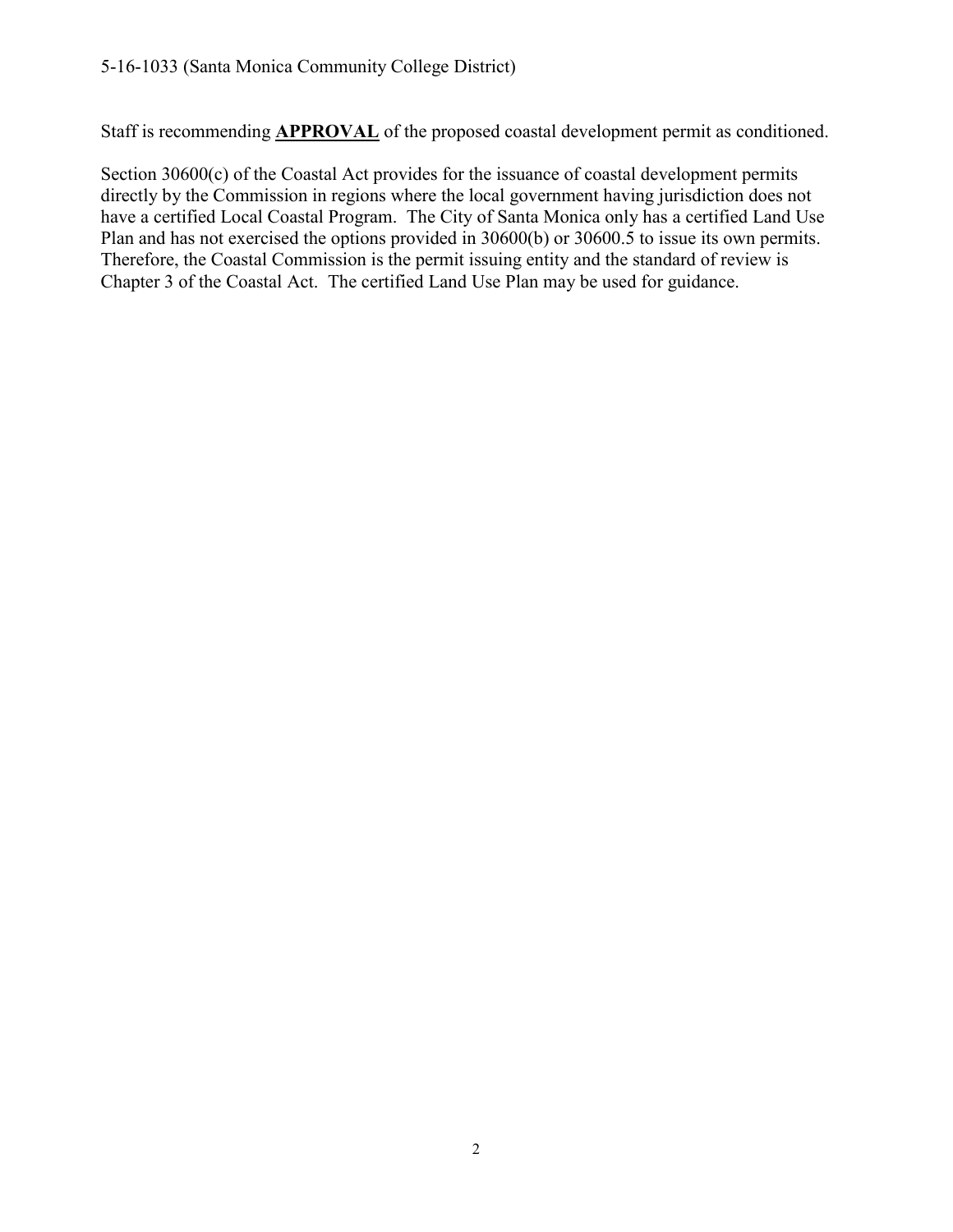# **TABLE OF CONTENTS**

# **APPENDICES**

Appendix A - Substantive File Documents

# **EXHIBITS**

Exhibit 1 – Project Location Exhibit 2 – [Project Plans & Elevations](https://documents.coastal.ca.gov/reports/2017/9/Th5a/Th5a-9-2017-exhibits.pdf)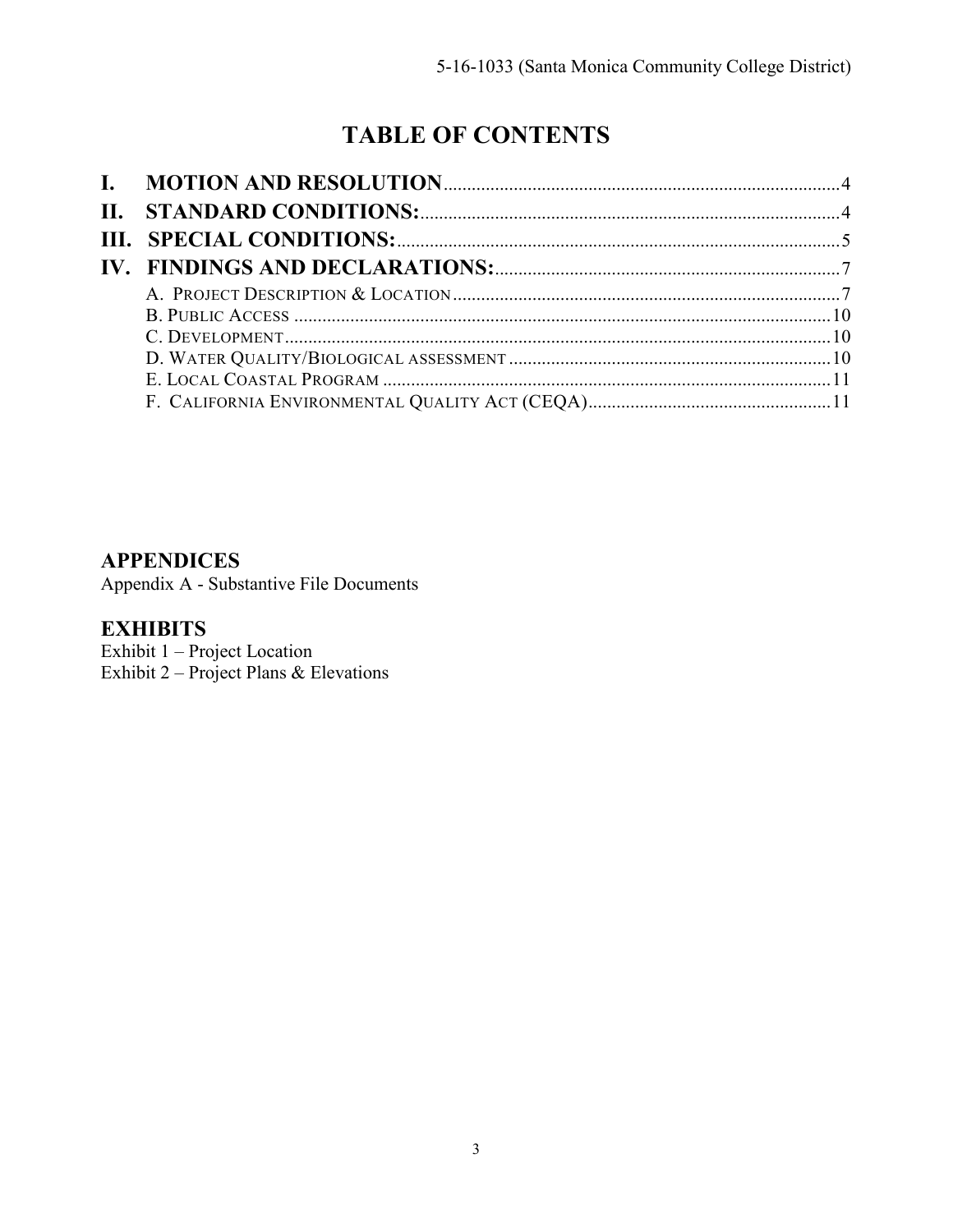# <span id="page-3-0"></span>**I. MOTION AND RESOLUTION**

#### **Motion:**

*I move that the Commission approve the coastal development permit applications included on the consent calendar in accordance with the staff recommendations.*

Staff recommends a **YES** vote. Passage of this motion will result in approval of all of the permits included on the consent calendar. The motion passes only by affirmative vote of a majority of the Commissioners present.

#### **Resolution:**

*The Commission hereby approves a coastal development permit for the proposed development and adopts the findings set forth below on grounds that the development as conditioned will be in conformity with the policies of Chapter 3 of the Coastal Act and will not prejudice the ability of the local government having jurisdiction over the area to prepare a Local Coastal Program conforming to the provisions of Chapter 3. Approval of the permit complies with the California Environmental Quality Act because either 1) feasible mitigation measures and/or alternatives have been incorporated to substantially lessen any significant adverse effects of the development on the environment, or 2) there are no further feasible mitigation measures or alternatives that would substantially lessen any significant adverse impacts of the development on the environment.* 

# <span id="page-3-1"></span>**II. STANDARD CONDITIONS:**

This permit is granted subject to the following standard conditions:

- 1. **Notice of Receipt and Acknowledgment**. The permit is not valid and development shall not commence until a copy of the permit, signed by the permittee or authorized agent, acknowledging receipt of the permit and acceptance of the terms and conditions, is returned to the Commission office.
- 2. **Expiration.** If development has not commenced, the permit will expire two years from the date on which the Commission voted on the application. Development shall be pursued in a diligent manner and completed in a reasonable period of time. Application for extension of the permit must be made prior to the expiration date.
- 3. **Interpretation.** Any questions of intent of interpretation of any condition will be resolved by the Executive Director or the Commission.
- 4. **Assignment.** The permit may be assigned to any qualified person, provided assignee files with the Commission an affidavit accepting all terms and conditions of the permit.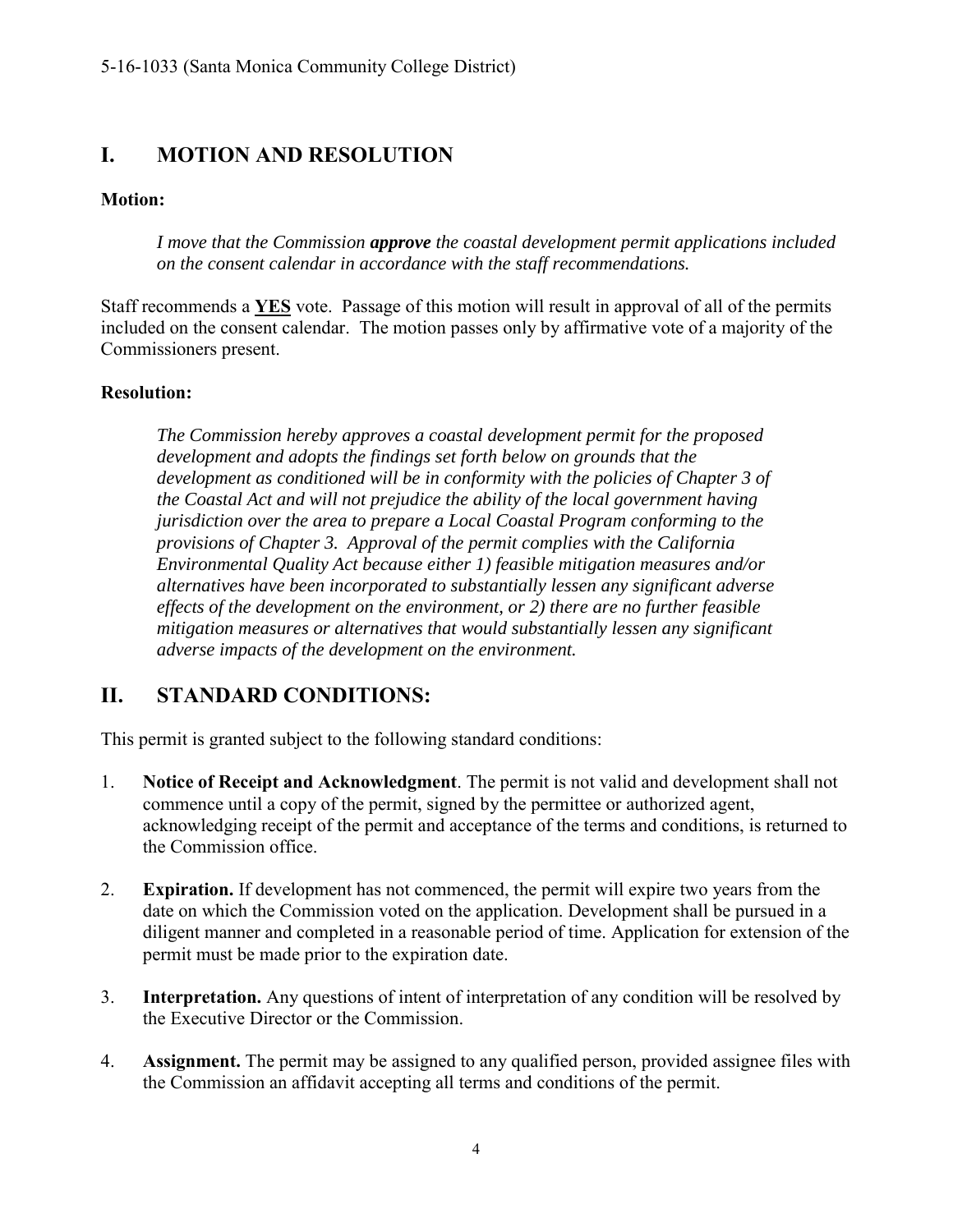5. **Terms and Conditions Run with the Land.** These terms and conditions shall be perpetual, and it is the intention of the Commission and the permittee to bind all future owners and possessors of the subject property to the terms and conditions.

# <span id="page-4-0"></span>**III. SPECIAL CONDITIONS:**

This permit is granted subject to the following special conditions:

**1. Future Development.** This permit is only for the development described in Coastal Development Permit No. 5-16-1033. Pursuant to Title 14 California Code of Regulations Section 13253(b)(6), the exemptions otherwise provided in Public Resources Code Section 30610(a) shall not apply to the development governed by Coastal Development Permit No. 5-16-1033. Accordingly, any future improvements to the restaurant authorized by this Coastal Development Permit No. 5-16-1033, including but not limited to repair and maintenance identified as requiring a permit in Public Resources Section 30610(d) and Title 14 California Code of Regulations Sections 13252(a)-(b), shall require an amendment to Permit No. 5-16-1033 from the Commission or shall require an additional coastal development permit from the Commission or from the applicable certified local government.

#### **2. Storage of Construction Materials, Mechanized Equipment and Removal of Construction Debris**

The permittee shall comply with the following construction-related requirements:

- (a) No demolition or construction materials, debris, or waste shall be placed or stored where it may enter sensitive habitat, receiving waters or a storm drain, or be subject to wave, wind, rain, or tidal erosion and dispersion.
- (b) No demolition or construction equipment, materials, or activity shall be placed in or occur in any location that would result in impacts to environmentally sensitive habitat areas, streams, wetlands or their buffers.
- (c) Any and all debris resulting from demolition or construction activities shall be removed from the project site within 24 hours of completion of the project.
- (d) Demolition or construction debris and sediment shall be removed from work areas each day that demolition or construction occurs to prevent the accumulation of sediment and other debris that may be discharged into coastal waters.
- (e) All trash and debris shall be disposed in the proper trash and recycling receptacles at the end of every construction day.
- (f) The applicant(s) shall provide adequate disposal facilities for solid waste, including excess concrete, produced during demolition or construction.
- (g) Debris shall be disposed of at a legal disposal site or recycled at a recycling facility. If the disposal site is located in the coastal zone, a coastal development permit or an amendment to this permit shall be required before disposal can take place unless the Executive Director determines that no amendment or new permit is legally required.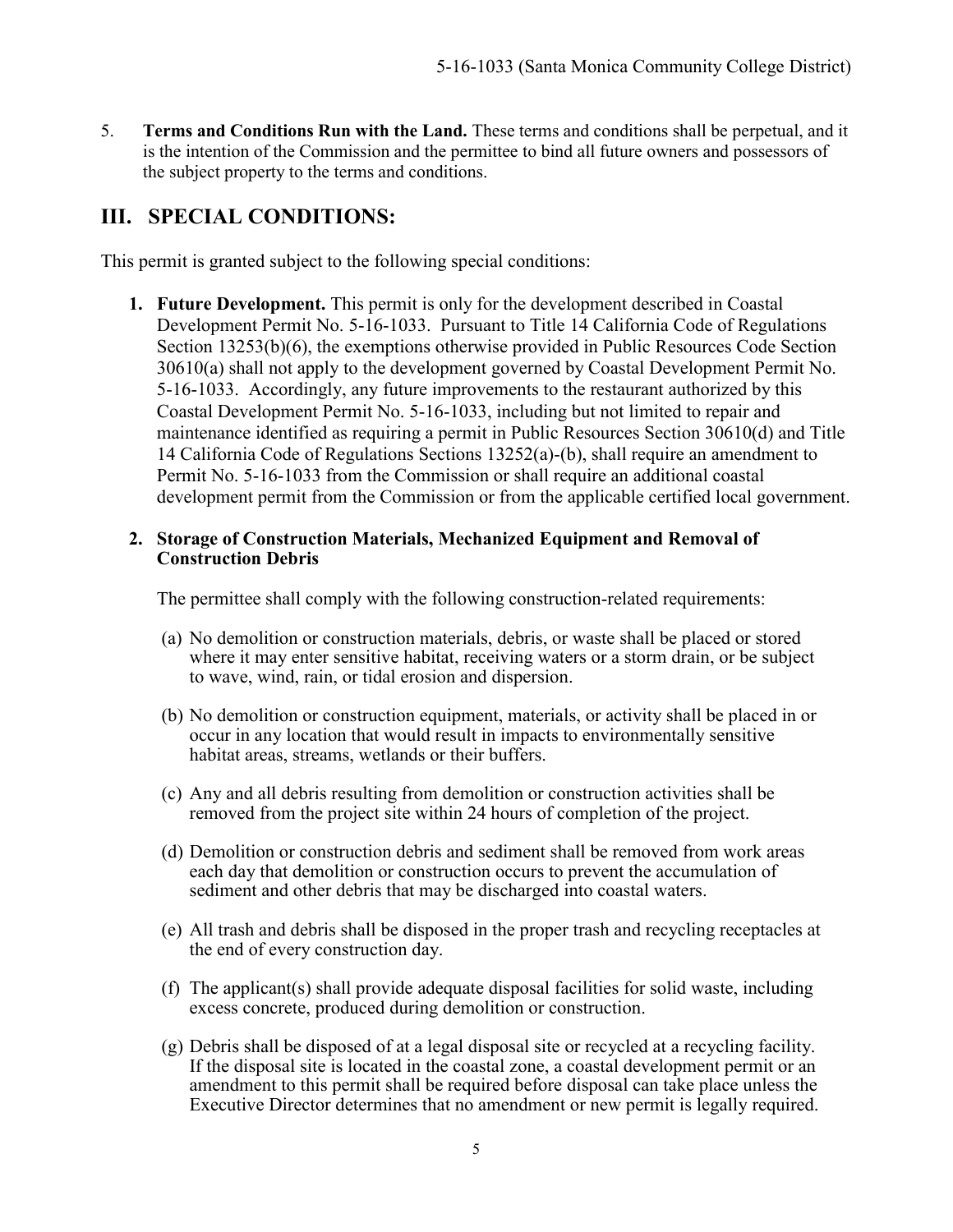- (h) All stock piles and construction materials shall be covered, enclosed on all sides, shall be located as far away as possible from drain inlets and any waterway, and shall not be stored in contact with the soil.
- (i) Machinery and equipment shall be maintained and washed in confined areas specifically designed to control runoff. Thinners or solvents shall not be discharged into sanitary or storm sewer systems.
- (j) The discharge of any hazardous materials into any receiving waters shall be prohibited.
- (k) Spill prevention and control measures shall be implemented to ensure the proper handling and storage of petroleum products and other construction materials. Measures shall include a designated fueling and vehicle maintenance area with appropriate berms and protection to prevent any spillage of gasoline or related petroleum products or contact with runoff. The area shall be located as far away from the receiving waters and storm drain inlets as possible.
- (l) Best Management Practices (BMPs) and Good Housekeeping Practices (GHPs) designed to prevent spillage and/or runoff of demolition or construction-related materials, and to contain sediment or contaminants associated with demolition or construction activity, shall be implemented prior to the on-set of such activity.
- (m)All BMPs shall be maintained in a functional condition throughout the duration of construction activity.

#### **3. Landscaping − Drought Tolerant, Non-Invasive Plants.**

- A. PRIOR TO ISSUANCE OF THE COASTAL DEVELOPMENT PERMIT, the applicant shall submit, in a form and content acceptable to the Executive Director, two (2) sets of revised landscaping plans, which shall include and be consistent with the following:
	- i. Vegetated landscaped areas shall only consist of native plants or non-native drought tolerant plants, which are non-invasive. No plant species listed as problematic and/or invasive by the California Native Plant Society (http://www.CNPS.org/), the California Invasive Plant Council (formerly the California Exotic Pest Plant Council) (http://www.cal-ipc.org/), or as may be identified from time to time by the State of California shall be employed or allowed to naturalize or persist on the site. No plant species listed as a "noxious weed" by the State of California or the U.S. Federal Government shall be utilized within the property. All plants shall be low water use plants as identified by California Department of Water Resources (See: <http://www.water.ca.gov/wateruseefficiency/docs/wucols00.pdf> and [http://ucanr.edu/sites/WUCOLS/files/183488.pdf\)](http://ucanr.edu/sites/WUCOLS/files/183488.pdf).
	- ii. Use of reclaimed water for irrigation is encouraged. If using potable water for irrigation, only drip or microspray irrigation systems may be used. Other water conservation measures shall be considered, such as weather based irrigation controllers.
- B. The permittee shall undertake development in accordance with the approved plan. Any proposed changes to the approved final plan shall be reported to the Executive Director. No changes to the approved final plans shall occur without a Commission amendment to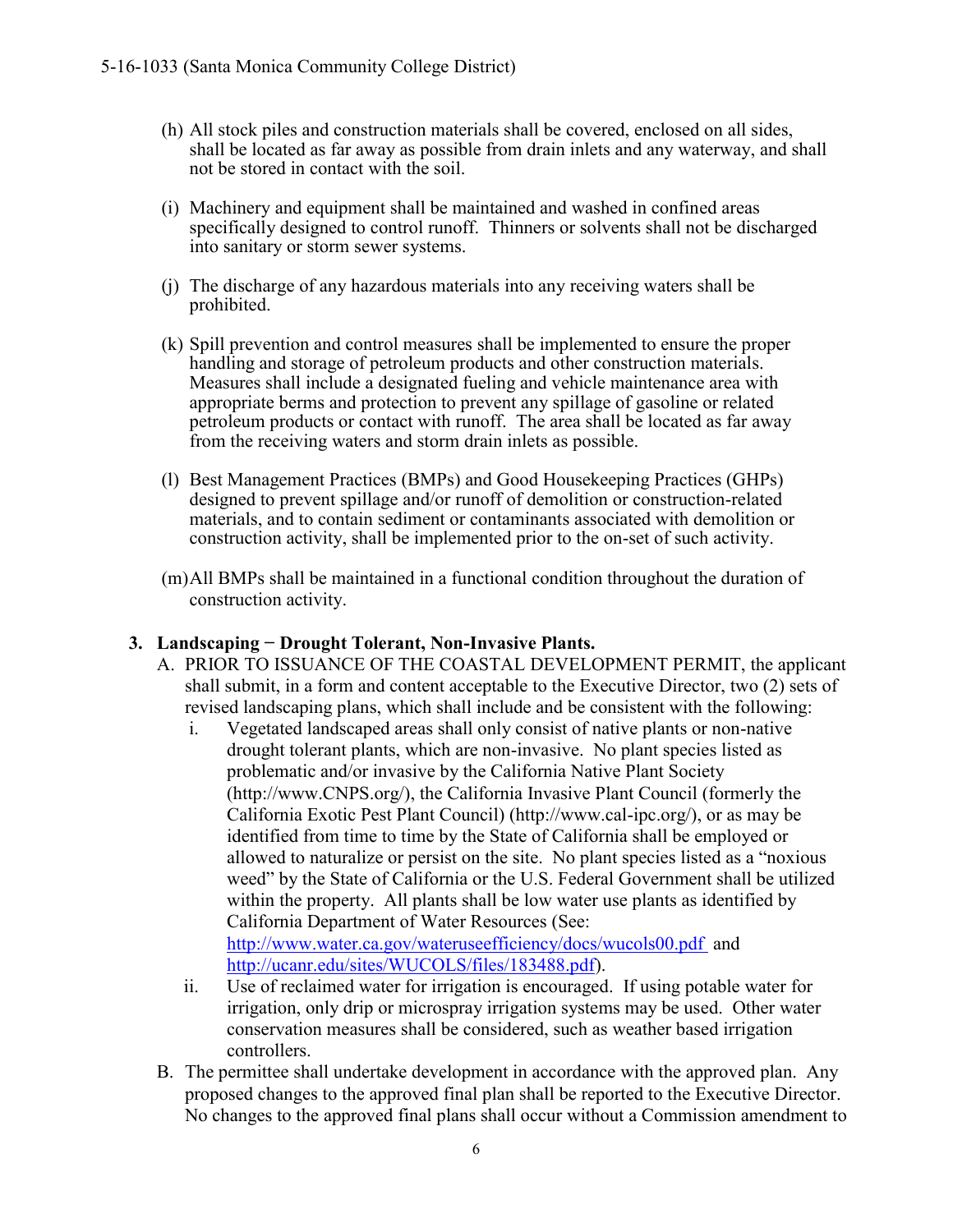this coastal development permit unless the Executive Director determines that no amendment is required.

**4. Permit Compliance**. All development must occur in strict compliance with the proposal as set forth in the application, subject to any special conditions imposed herein. Any deviation from the approved plans must be submitted for review by the Executive Director to determine whether an amendment to this Coastal Development Permit No. 5-16-0066 is necessary pursuant to the requirements of the Coastal Act and the California Code of Regulations.

# <span id="page-6-0"></span>**IV. FINDINGS AND DECLARATIONS:**

### <span id="page-6-1"></span>**A. PROJECT DESCRIPTION & LOCATION**

The applicant is proposing to replace 230 parking spaces currently available in the City of Santa Monica Civic Center's public surface parking lot with an Early Childhood Education Center ("ECEC") consisting of three (3) one- to two-story (approximately 23-ft. to 37-ft. high) buildings totaling approximately 24,000 gross sq. ft. (net 19,152 sq. ft.), a gross total of approximately 32,381 sq. ft. of active and passive outdoor space for childplay areas and landscaping, and 15 short-term surface parking spaces (**[Exhibit 2](https://documents.coastal.ca.gov/reports/2017/9/Th5a/Th5a-9-2017-exhibits.pdf)**). The 15 short-term parking spaces will be designated for pick-up and drop off with a maximum 30 minute parking limit. The proposed ECEC will provide childcare for up to 110 children from ages 12 weeks to 5 years of age, as well as two Santa Monica College ("SMC") classrooms for up to 90 students in the SMC's Early Childhood Education Program. The proposed development will be comprised of three buildings: Administration, Preschool, and Infant-Toddler.

The proposed Administration building will consist of two stories and clerestory with a maximum height of 37 ft. above finished grade and will total approximately 12,013 sq. ft. The Preschool and Infant-Toddler buildings will both consist of a single story with a height 23 ft. above finished grade, and gross square footage of approximately 5,420 sq. ft. and 6,660 gross sq. ft., respectively.

The subject site is approximately 60,480 sq. ft. (1.39 acres) currently developed with 230 parking spaces, located approximately 0.28 miles inland of the beach. The project site is located in a large surface parking lot that provides a total of 1,000 parking stalls within the Auditorium Special Use District ("District") **[\(Exhibit 1\).](https://documents.coastal.ca.gov/reports/2017/9/Th5a/Th5a-9-2017-exhibits.pdf)** The District is bounded by Pico Boulevard on the south, Fourth Street on the east, Main Street on the west, and Civic Center Drive on the north. The District is within the City of Santa Monica's ("City") larger Civic Center Specific Plan ("CCSP") area, which encompasses a number of areas including a total of five special use districts and is bounded by Pico Boulevard on the south, Fourth Street on the east, Ocean Avenue on the west, and Colorado Avenue on the north. The project site will be bordered by the surrounding surface parking, the Civic Center Garage structure, the Santa Monica Courthouse, and the Civic Auditorium, 4<sup>th</sup> Street, and Santa Monica High School located across 4<sup>th</sup> street (see **[Exhibit 1](https://documents.coastal.ca.gov/reports/2017/9/Th5a/Th5a-9-2017-exhibits.pdf)**). The District is owned and operated by City. The applicant, Santa Monica Community College District ("SMC"), has a signed lease with the City to operate the proposed ECEC project. The currently proposed development has been approved by the State Architect and is consistent with the Parks and Open Space ("OS") zoning designation and the surrounding land uses.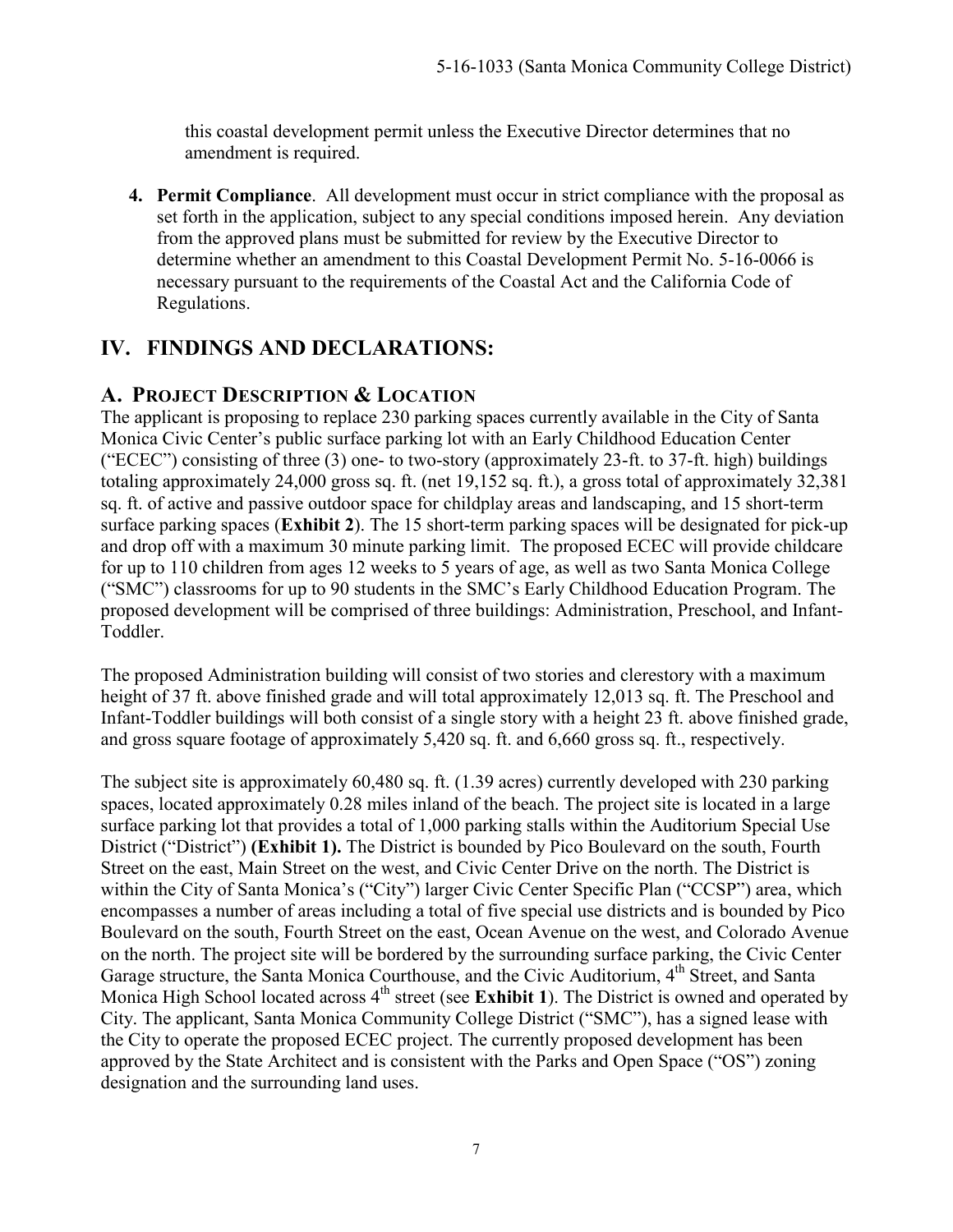#### **Public Access and Parking**

As previously stated above, the project site is located in one of the districts of the CCSP area. This District is located 0.18-mile inland of the beach in the City of Santa Monica. The District consists of the Civic Center surface parking lot and the Civic Auditorium.

Historically, this parking lot served events conducted at the Civic Auditorium, which is a multipurpose convention center that opened in 1958. In 2008, the abutting Civic Parking Structure in the Civic Center Core District of the CCSP area was constructed, which added 770 parking spaces to the Civic Center area. The Civic Center surface lot and parking garage ("Civic Parking Facility") consist of a total of 1,770 spaces. The Civic Parking Facility serves the Civic Center uses (i.e. City Hall, Civic Auditorium, Santa Monica Courthouse, Public Safety Facility), as well as coastal events (e.g. Twilight concert Series) and general public parking, and Santa Monica High School staff and students through monthly passes during the non-peak summer season. In addition, approximately 100 of the 230 parking spaces extant at the project site were leased to Macerich SMP LP and served a valet parking program; this lease, however, expired on December 31, 2016 and was not renewed.

The proposed development includes the removal/displacement of approximately 230 of extant public surface parking stalls to accommodate the ECEC project. ECEC will provide childcare for up to 110 children from ages 12 weeks to 5 years of age. Therefore, the proposed project includes 15 short-term parking spaces for parent drop-off and pick-up. In addition, approximately 25 staff members and administrators will work on-site in these classrooms and child care facilities, which will generate a parking demand of 25 parking spaces, based on the City's calculations. The proposed ECEC will also provide two Santa Monica College ("SMC") classrooms for up to 90 students in the SMC's Early Childhood Education Program. These students have the potential to generate additional parking demand if they do not utilize alternative modes of transportation to arrive to ECEC as assumed by the City. Based on the Coastal Commission's Interpretative Guidelines for Professional or Trade Schools, one space is required for every three students, or 30 parking spaces in this case. To determine whether or not the proposed project will be adequately supported by the Civic Parking Facility, a supply of 270 parking spaces<sup>1</sup> must be currently available to mitigate for the increase in demand and displacement of parking anticipated as a result of the proposed development to avoid any adverse impacts to public coastal access.

Because of the project site's proximity to the State beach and its location in a public parking lot, development in the parking lot could adversely impact public access to the beach by reducing the total parking inventory near the coast. If the parking demand generated by development within the CCSP area exceeds the supply of parking that is currently available to the public and for CCSPA uses, visitors of to the Civic Center uses will utilize the parking that is needed to support general beachgoers, strollers, bicyclists, and joggers that depend on and use the parking that is available in the general vicinity of the coast. Therefore, in order to determine if the proposed project is consistent with the access policies of the Coastal Act, the Commission must find that the parking demand generated by the proposed development is adequately supported by the supply of parking available for new uses in the District.

 $\overline{\phantom{a}}$ 1 Required Parking Supply = spaces currently available to be displaced (230) + generated demand  $(25 + 30)$  – proposed parking  $(15) = 270$  parking spaces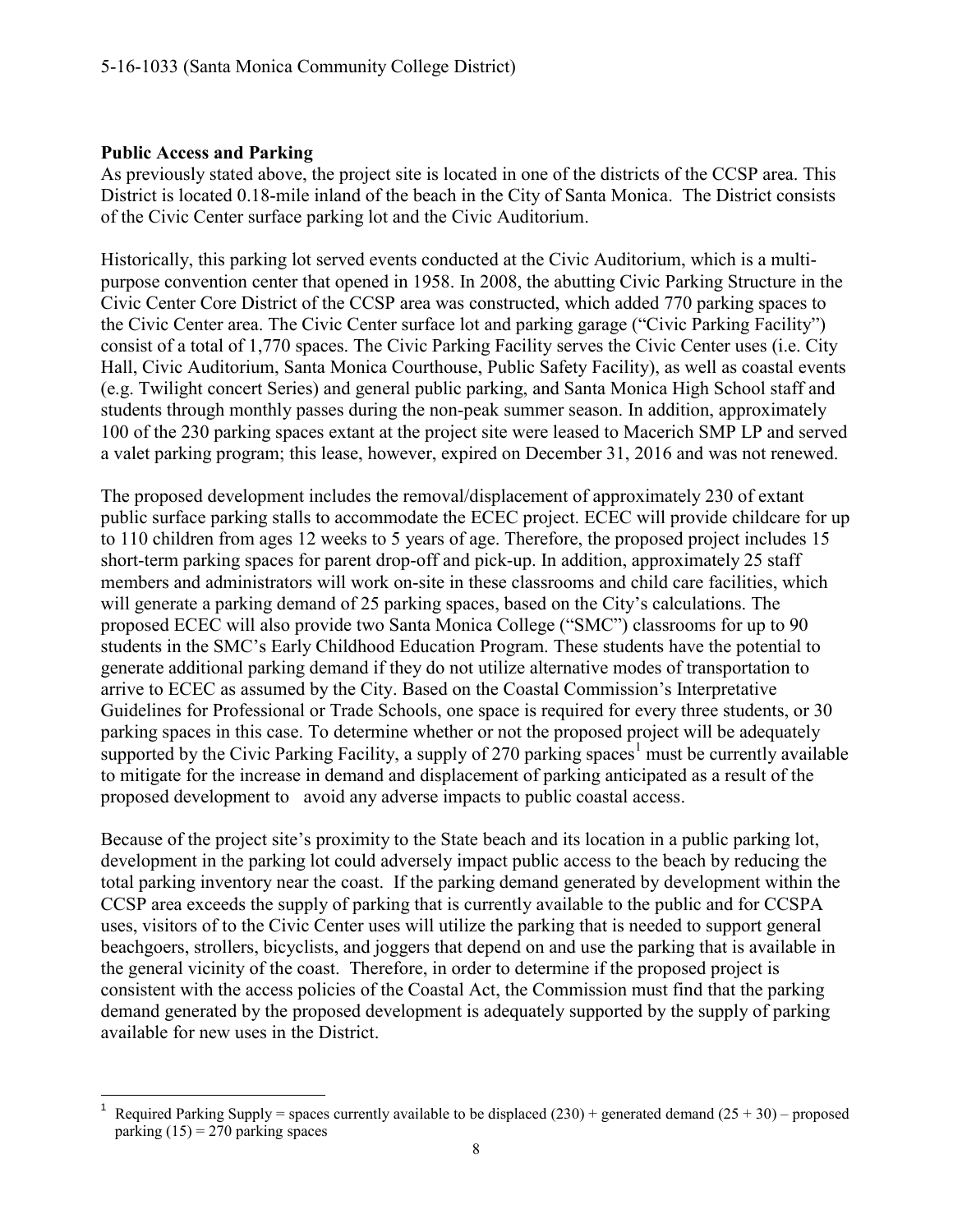It should be noted that there is another application concurrently before the Commission for a large addition to Santa Monica's City Hall to house the City Service Building in the Civic Center Core District of the CCSP area (CDP Application No. 5-17-0429), which will also be served by the Civic Parking Facility. The increase in parking demand anticipated to be generated by this project estimates to 90 parking spaces.

Current parking utilization data of the Civic Parking Facility (surface parking lot and parking garage) has been provided and indicates that there is an adequate supply of parking to support the proposed development. According to utilization data collected for the Civic Center surface parking lot for the month of March 2017, occupancy did not exceed 60% with a minimum of 400 parking spaces available on a weekday, and did not exceed 40% with a minimum of 600 parking spaces available on the weekend. This lower utilization rate may be due, in part, to the Civic Auditorium not being fully operational since 2012 due to earthquake damage; the East Wing of the auditorium is available for limited public events and the Main Hall is available for limited events and film rentals that are not accessible to the general public. Based on July-August 2016 utilization data for the Civic Center Garage, the minimum number of parking spaces available in the parking structure during typical peak weekday period is on average approximately 25%, or 192 parking spaces, and approximately 50%, or 385 parking spaces, on the weekend. In addition, bicycle parking facilities for employees and visitors will be provided. Therefore, it can be reasonably assumed that the Civic Parking Facility (surface parking lot and parking garage) will adequately support the new ECEC development, as well as the City hall addition (CDP Application No. 5-17-0429).

Moreover, ECEC will operate the childcare facilities Monday through Friday from 7 a.m. to 6:00pm. Limited instructional courses will operate from 7:00 a.m. to approximately 10:00 p.m. Monday through Saturday. The project site will have limited Saturday activities and no activities on holidays when the visitor serving recreational uses within the Coastal Zone are in high demand.

Downtown Santa Monica is unique in that the City is constantly working on ensuring that the downtown area is transit-oriented. An example of such efforts includes the founding of an Emissions Reduction Program. The City's Emission Reduction Plan makes use of the Metro Expo Line stations that recently opened, which are less  $\frac{1}{4}$ -mile from the project site, and of the public bike share system recently established downtown, which are within walking distance to the beach and the City's Municipal Pier. The close proximity and accessibility of the project site to the alternative transportation will help reduce parking demand at the project site.

Regarding future development in the Civic Center area, the City is currently planning the rehabilitation and future expansion of the Civic Auditorium (approx. 20,000 sq. ft. addition), as well as the removal of more surface parking to the east to accommodate a new Civic Auditorium Park within the Auditorium Special Use District. The City intends to consolidate the Civic Auditorium surface parking into a below-grade parking structure. According to the City's CCSP, the construction of the Civic Auditorium addition and the Civic Auditorium Park will be proposed after the construction of the ECEC project. For any future development in the Civic Center Area, the City will need to continue to evaluate parking for effective planning to ensure that the parking supply at the Civic Center area at any given time in the future is adequate to mitigate for any proposed future increase in demand and/or displacement of parking to avoid any adverse impacts to public coastal access.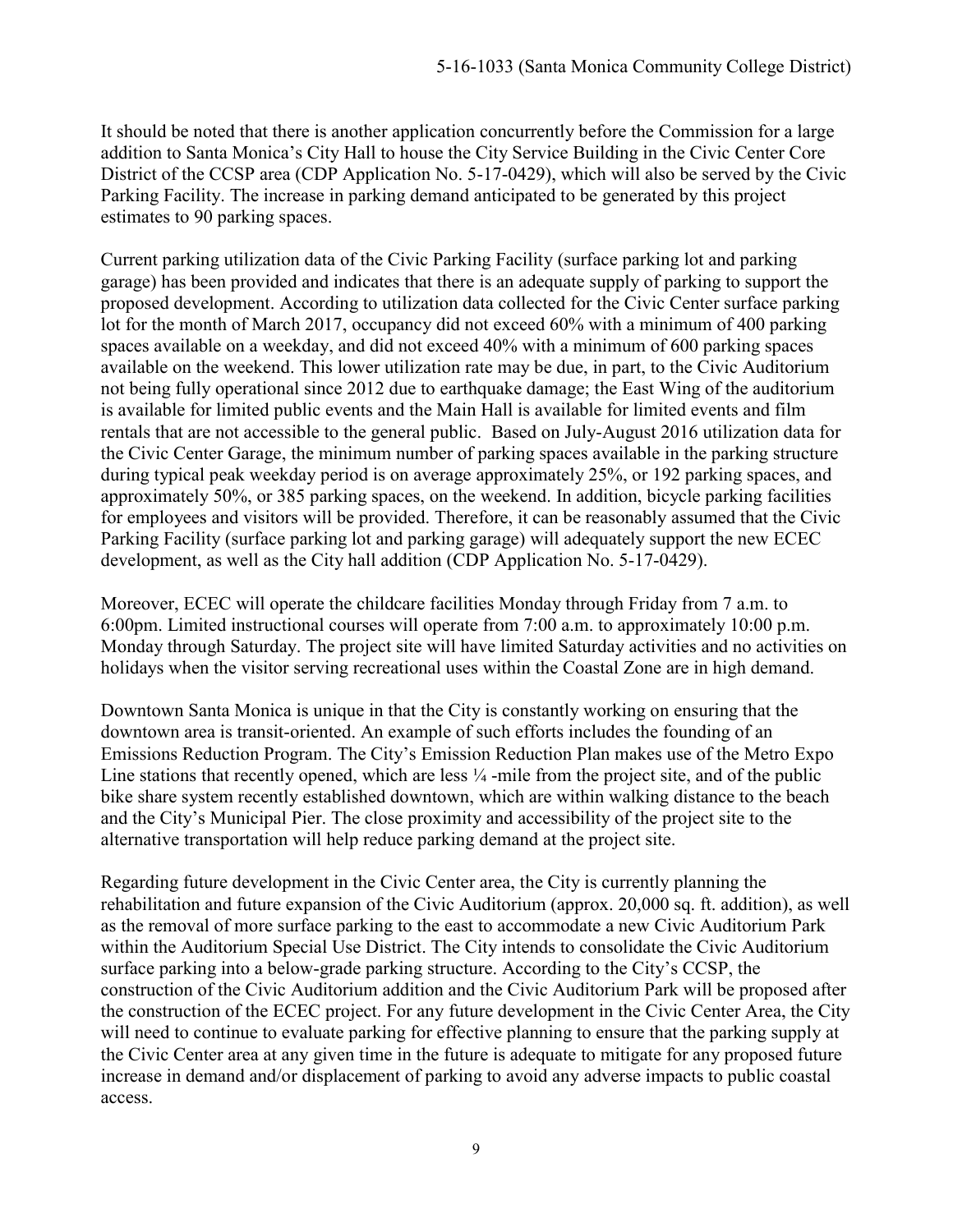#### **Conclusion**

To ensure adverse impacts to coastal resources and public access is avoided, any future improvements to ECEC authorized by this Coastal Development Permit No. 5-16-1033, including, but not limited to repair and maintenance identified as not requiring a permit, will require an amendment to Permit No. 5-16-1033 from the Commission as imposed by **Special Condition 1**. In addition, because the project site is located in close proximity to the coast and runoff from construction can impact the beach and ocean, the Commission recommends construction-related requirements and best management practices under **Special Condition 2**. In addition, the applicant is proposing landscaping with both low and moderate water use plants. The Commission typically requires that all new landscaping comprise of only low water use, non-invasive plants (Low WUCOLS Ranking) as identified by the California Department of Water Resources. Therefore, the Commission imposes **Special Condition 3**, which requires the submittal of revised landscaping plants, and implements the installation of non-invasive, drought-tolerant vegetation (low water use plants only) and water-conservative irrigation systems. The Commission imposes **Special Condition 4** to ensure permit compliance.

The Commission, therefore, finds that the proposed project, as conditioned, will not have adverse impacts to public access and will be consistent with the Commission's past permit action for Pier development and with the Chapter 3 policies of the Coastal Act and with all applicable policies of the certified LUP.

# <span id="page-9-0"></span>**B. PUBLIC ACCESS**

The proposed development will not affect the public's ability to gain access to, and/or to use the coast and nearby recreational facilities. Therefore, as proposed the development, as conditioned, conforms to Sections 30210 through 30214, Sections 30220 through 30224, and 30252 of the Coastal Act.

# <span id="page-9-1"></span>**C. DEVELOPMENT**

The development is located within an existing developed area and is compatible with the character and scale of the surrounding area. However, the proposed project raises concerns that future development of the project site potentially may result in a development which is not consistent with the Chapter 3 policies of the Coastal Act. To assure that future development is consistent with the Chapter 3 policies of the Coastal Act, the Commission finds that a future improvements special condition must be imposed. As conditioned the development conforms with the Chapter 3 policies of the Coastal Act.

# <span id="page-9-2"></span>**D. WATER QUALITY/BIOLOGICAL ASSESSMENT**

The proposed development has a potential for a discharge of polluted runoff from the project site into coastal waters. The development, as proposed and as conditioned, incorporates design features to minimize the effect of construction and post-construction activities on the marine environment. These design features include, but are not limited to, one or more of the following: the appropriate management of equipment and construction materials, reducing runoff through installation of roof drains, gutters, downspouts, and a drainage system to catch basins. Post-construction best management practices should minimize the project's potential adverse impact on coastal waters. Therefore, the Commission finds that the proposed development, as conditioned, conforms to Sections 30230 and 30231 of the Coastal Act regarding the protection of water quality to promote the biological productivity of coastal waters and to protect human health.